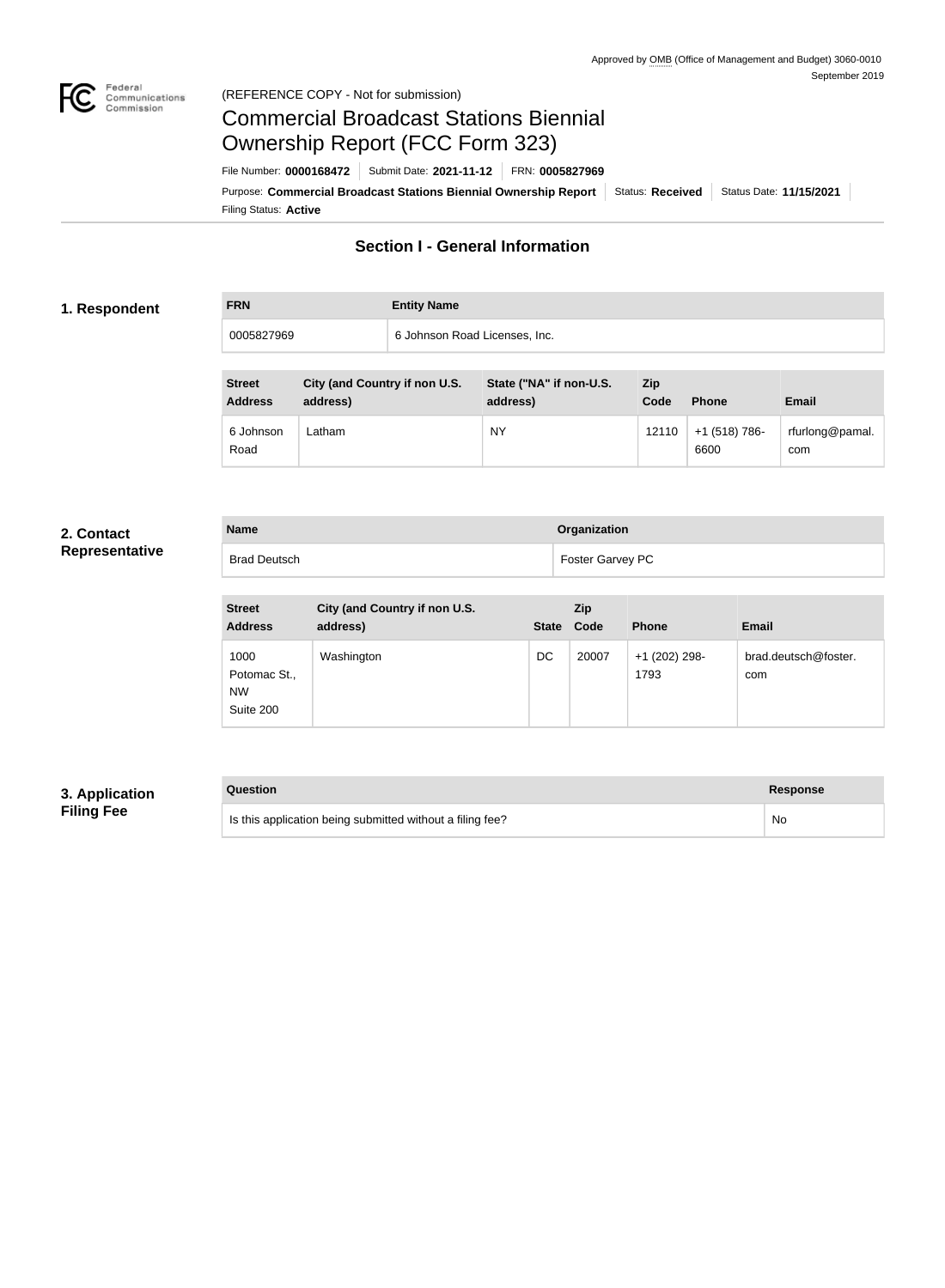| <b>Application Type</b> | <b>Form Number</b> | <b>Fee Code</b> | Quantity | <b>Fee Amount</b> | <b>Subtotal</b> |
|-------------------------|--------------------|-----------------|----------|-------------------|-----------------|
| <b>Biennial</b>         | <b>Form 323</b>    | <b>MAR</b>      | 23       | 85                | \$1,955.00      |
|                         |                    |                 |          | Total             | \$1,955.00      |

# **4. Nature of Respondent**

| (a) Provide the following information about the Respondent: |                        |  |
|-------------------------------------------------------------|------------------------|--|
| <b>Relationship to stations/permits</b>                     | Licensee               |  |
| <b>Nature of Respondent</b>                                 | For-profit corporation |  |

**(b) Provide the following information about this report:**

| <b>Purpose</b> | Biennial                                                                                                                                                                               |
|----------------|----------------------------------------------------------------------------------------------------------------------------------------------------------------------------------------|
| "As of" date   | 10/01/2021                                                                                                                                                                             |
|                | When filing a biennial ownership report or validating<br>and resubmitting a prior biennial ownership report, this<br>date must be Oct. 1 of the year in which this report is<br>filed. |

# **5. Licensee(s) and Station(s)**

# **Respondent is filing this report to cover the following Licensee(s) and station(s):**

| Licensee/Permittee Name       | FRN        |
|-------------------------------|------------|
| 6 Johnson Road Licenses, Inc. | 0005827969 |

| Fac. ID No. | <b>Call Sign</b> | <b>City</b>             | <b>State</b> | <b>Service</b> |
|-------------|------------------|-------------------------|--------------|----------------|
| 832         | <b>WFLY</b>      | <b>TROY</b>             | <b>NY</b>    | <b>FM</b>      |
| 836         | <b>WYJB</b>      | <b>ALBANY</b>           | <b>NY</b>    | <b>FM</b>      |
| 3157        | <b>WENU</b>      | <b>SOUTH GLEN FALLS</b> | <b>NY</b>    | AM             |
| 3158        | <b>WNYQ</b>      | <b>HUDSON FALLS</b>     | <b>NY</b>    | <b>FM</b>      |
| 4682        | <b>WKLI-FM</b>   | <b>ALBANY</b>           | <b>NY</b>    | <b>FM</b>      |
| 14719       | <b>WDVT</b>      | <b>RUTLAND</b>          | VT           | <b>FM</b>      |
| 19629       | <b>WBNR</b>      | <b>BEACON</b>           | <b>NY</b>    | AM             |
| 19630       | <b>WSPK</b>      | <b>POUGHKEEPSIE</b>     | <b>NY</b>    | <b>FM</b>      |
| 25740       | <b>WSYB</b>      | <b>RUTLAND</b>          | VT           | AM             |
| 25741       | <b>WZRT</b>      | <b>RUTLAND</b>          | VT           | <b>FM</b>      |
| 27396       | <b>WGHQ</b>      | <b>KINGSTON</b>         | <b>NY</b>    | AM             |
| 27551       | <b>WINU</b>      | <b>ALTAMONT</b>         | <b>NY</b>    | <b>FM</b>      |
| 31112       | <b>WJJR</b>      | <b>RUTLAND</b>          | VT           | <b>FM</b>      |
| 33396       | WFFG-FM          | WARRENSBURG             | <b>NY</b>    | <b>FM</b>      |
| 34609       | <b>WJEN</b>      | <b>KILLINGTON</b>       | VT           | <b>FM</b>      |
| 35537       | WAJZ             | <b>VOORHEESVILLE</b>    | <b>NY</b>    | <b>FM</b>      |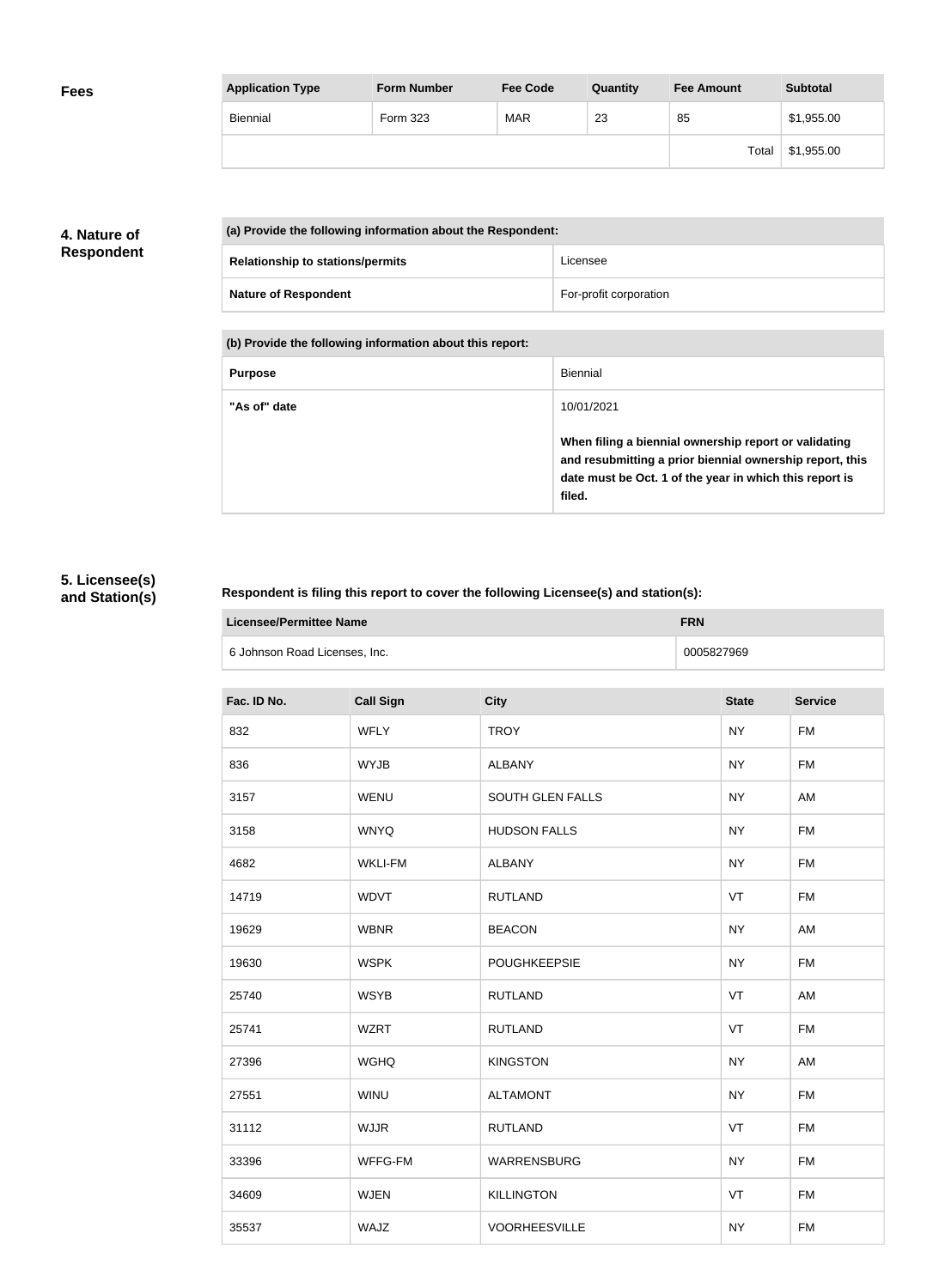| 43444 | <b>WBPM</b> | <b>SAUGERTIES</b>       | <b>NY</b> | FM |
|-------|-------------|-------------------------|-----------|----|
| 49715 | <b>WMML</b> | <b>GLENS FALLS</b>      | <b>NY</b> | AM |
| 49716 | <b>WKBE</b> | <b>CORINTH</b>          | <b>NY</b> | FM |
| 50056 | <b>WXPK</b> | <b>BRIARCLIFF MANOR</b> | <b>NY</b> | FM |
| 54852 | <b>WLNA</b> | <b>PEEKSKILL</b>        | <b>NY</b> | AM |
| 54853 | <b>WROW</b> | <b>ALBANY</b>           | <b>NY</b> | AM |
| 54854 | <b>WHUD</b> | <b>PEEKSKILL</b>        | <b>NY</b> | FM |

## **Section II – Biennial Ownership Information**

# **1. 47 C.F.R. Section 73.3613 and Other Documents**

Licensee Respondents that hold authorizations for one or more full power television, AM, and/or FM stations should list all contracts and other instruments set forth in 47 C.F.R. Section 73.3613(a) through (c) for the facility or facilities listed on this report. In addition, attributable Local Marketing Agreements (LMAs) and attributable Joint Sales Agreements (JSAs) must be disclosed by the licensee of the brokering station on its ownership report. If the agreement is an attributable LMA, an attributable JSA, or a network affiliation agreement, check the appropriate box. Otherwise, select "Other." Non-Licensee Respondents, as well as Licensee Respondents that only hold authorizations for Class A television and/or low power television stations, should select "Not Applicable" in response to this question.

| Document Information                            |                                                       |  |  |
|-------------------------------------------------|-------------------------------------------------------|--|--|
| Description of contract or instrument           | CERTIFICATE OF INCORPORATION                          |  |  |
| Parties to contract or instrument               | 6 JOHNSON ROAD LICENSES, INC.                         |  |  |
| Date of execution                               | 11/2000                                               |  |  |
| Date of expiration                              | No expiration date                                    |  |  |
| <b>Agreement type</b><br>(check all that apply) | Other<br>Agreement Type: CERTIFICATE OF INCORPORATION |  |  |

#### **Document Information**

| Description of contract or instrument           | <b>BY-LAWS</b>                          |
|-------------------------------------------------|-----------------------------------------|
| Parties to contract or instrument               | 6 JOHNSON ROAD LICENSES, INC.           |
| Date of execution                               | 11/2000                                 |
| Date of expiration                              | No expiration date                      |
| <b>Agreement type</b><br>(check all that apply) | Other<br><b>Agreement Type: BY-LAWS</b> |

#### **Document Information**

| Description of contract or instrument           | <b>CREDIT AGREEMENT</b>                          |
|-------------------------------------------------|--------------------------------------------------|
| Parties to contract or instrument               | TD BANK, N.A.                                    |
| Date of execution                               | 09/2017                                          |
| Date of expiration                              | No expiration date                               |
| <b>Agreement type</b><br>(check all that apply) | Other<br><b>Agreement Type: CREDIT AGREEMENT</b> |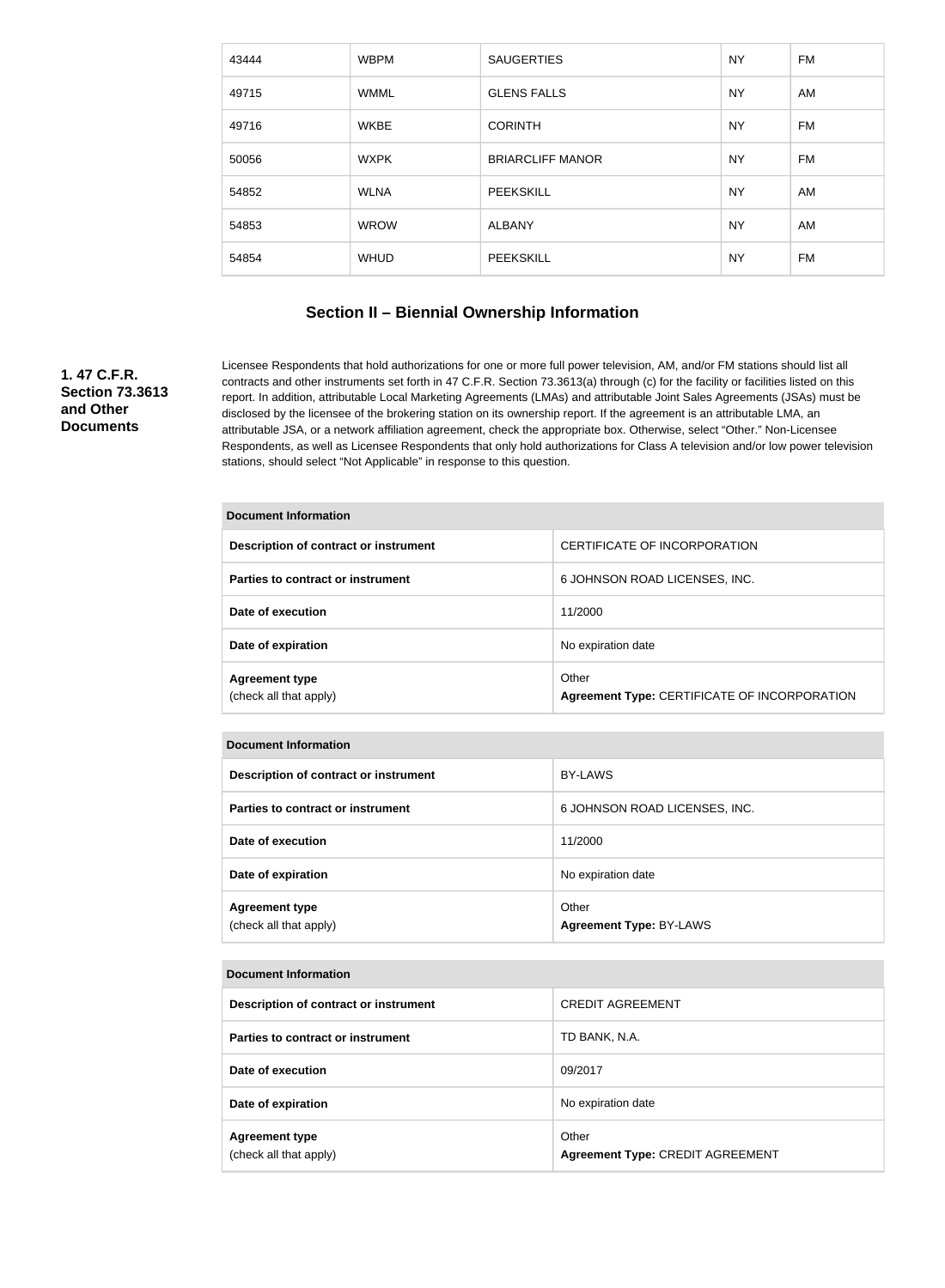**(a)** Ownership Interests. This Question requires Respondents to enter detailed information about ownership interests by generating a series of subforms. Answer each question on each subform. The first subform listing should be for the Respondent itself. If the Respondent is not a natural person, also list each of the officers, directors, stockholders, non-insulated partners, non-insulated members, and any other persons or entities with a direct attributable interest in the Respondent pursuant to the standards set forth in 47 C.F.R. Section 73.3555. (A "direct" interest is one that is not held through any intervening companies or entities.) List each interest holder with a direct attributable interest in the Respondent separately.

Leave the percentage of total assets (Equity Debt Plus) field blank for an interest holder unless that interest holder has an attributable interest in the Respondent solely on the basis of the Commission's Equity Debt Plus attribution standard, 47 C.F.R. Section 73.3555, Note 2(i).

In the case of vertical or indirect ownership structures, list only those interests in the Respondent that also represent an attributable interest in the Licensee(s) for which the report is being submitted.

Entities that are part of an organizational structure that includes holding companies or other forms of indirect ownership must file separate ownership reports. In such a structure do not report, or file a separate report for, any interest holder that does not have an attributable interest in the Licensee(s) for which the report is being submitted.

Please see the Instructions for further detail concerning interests that must be reported in response to this question.

The Respondent must provide an FCC Registration Number for each interest holder reported in response to this question. Please see the Instructions for detailed information and guidance concerning this requirement.

| <b>FRN</b>                                                                                                                       | 0005827969                                              |                      |                            |
|----------------------------------------------------------------------------------------------------------------------------------|---------------------------------------------------------|----------------------|----------------------------|
| <b>Entity Name</b>                                                                                                               | 6 Johnson Road Licenses, Inc.                           |                      |                            |
| <b>Address</b>                                                                                                                   | PO Box                                                  |                      |                            |
|                                                                                                                                  | <b>Street 1</b>                                         | 6 Johnson Road       |                            |
|                                                                                                                                  | <b>Street 2</b>                                         |                      |                            |
|                                                                                                                                  | <b>City</b>                                             | Latham               |                            |
|                                                                                                                                  | State ("NA" if non-U.S.<br>address)                     | <b>NY</b>            |                            |
|                                                                                                                                  | <b>Zip/Postal Code</b>                                  | 12110                |                            |
|                                                                                                                                  | Country (if non-U.S.<br>address)                        | <b>United States</b> |                            |
| <b>Listing Type</b>                                                                                                              | Respondent                                              |                      |                            |
| <b>Positional Interests</b><br>(check all that apply)                                                                            | Respondent                                              |                      |                            |
| <b>Tribal Nation or Tribal</b><br><b>Entity</b>                                                                                  | Interest holder is not a Tribal nation or Tribal entity |                      |                            |
| <b>Interest Percentages</b><br>(enter percentage values                                                                          | Voting                                                  | 0.0%                 | <b>Jointly Held?</b><br>No |
| from 0.0 to 100.0)                                                                                                               | <b>Equity</b>                                           | 0.0%                 |                            |
|                                                                                                                                  | <b>Total assets (Equity Debt</b><br>Plus)               | 0.0%                 |                            |
| Does interest holder have an attributable interest in one or more broadcast stations<br>No<br>that do not appear on this report? |                                                         |                      |                            |

**Ownership Information**

| <b>FRN</b>         | 0008381055               |  |
|--------------------|--------------------------|--|
| <b>Entity Name</b> | Pamal Broadcasting, Ltd. |  |
| <b>Address</b>     | PO Box                   |  |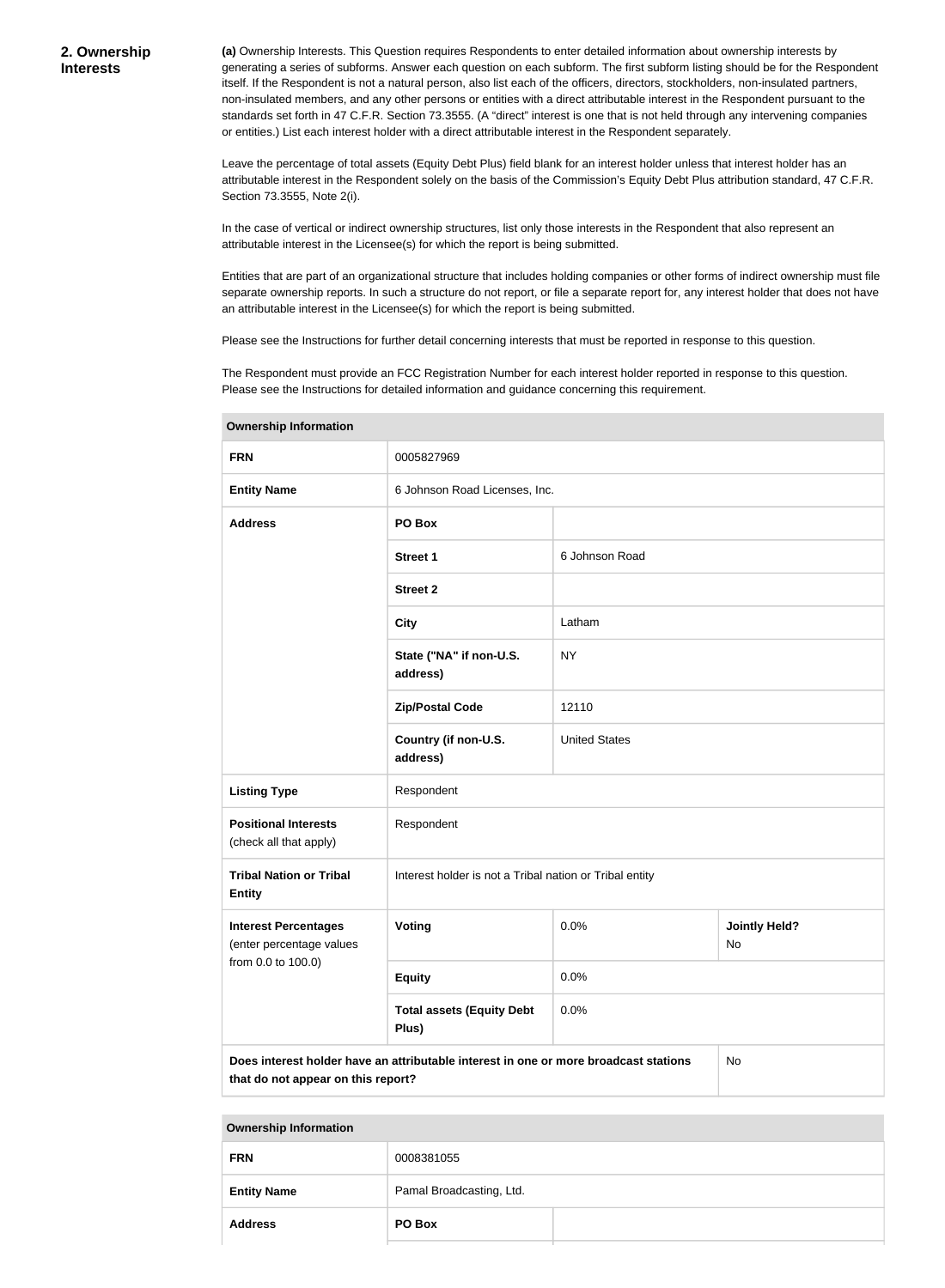|                                                                                                                                  | <b>Street 1</b>                                         | 6 JOHNSON ROAD       |                                   |
|----------------------------------------------------------------------------------------------------------------------------------|---------------------------------------------------------|----------------------|-----------------------------------|
|                                                                                                                                  | <b>Street 2</b>                                         |                      |                                   |
|                                                                                                                                  | <b>City</b>                                             | LATHAM               |                                   |
|                                                                                                                                  | State ("NA" if non-U.S.<br>address)                     | <b>NY</b>            |                                   |
|                                                                                                                                  | <b>Zip/Postal Code</b>                                  | 12110                |                                   |
|                                                                                                                                  | Country (if non-U.S.<br>address)                        | <b>United States</b> |                                   |
| <b>Listing Type</b>                                                                                                              | Other Interest Holder                                   |                      |                                   |
| <b>Positional Interests</b><br>(check all that apply)                                                                            | Stockholder                                             |                      |                                   |
| <b>Tribal Nation or Tribal</b><br><b>Entity</b>                                                                                  | Interest holder is not a Tribal nation or Tribal entity |                      |                                   |
| <b>Interest Percentages</b><br>(enter percentage values                                                                          | Voting                                                  | 100.0%               | <b>Jointly Held?</b><br><b>No</b> |
| from 0.0 to 100.0)                                                                                                               | <b>Equity</b>                                           | 100.0%               |                                   |
|                                                                                                                                  | <b>Total assets (Equity Debt</b><br>Plus)               |                      |                                   |
| Does interest holder have an attributable interest in one or more broadcast stations<br>No<br>that do not appear on this report? |                                                         |                      |                                   |

| <b>Ownership Information</b>                              |                                                  |                        |                            |  |
|-----------------------------------------------------------|--------------------------------------------------|------------------------|----------------------------|--|
| <b>FRN</b>                                                | 0020023081                                       |                        |                            |  |
| <b>Name</b>                                               | John VanDenburgh                                 |                        |                            |  |
| <b>Address</b>                                            | PO Box                                           |                        |                            |  |
|                                                           | <b>Street 1</b>                                  | 679 ACORN DRIVE        |                            |  |
|                                                           | <b>Street 2</b>                                  |                        |                            |  |
|                                                           | <b>City</b>                                      | <b>NISKAYUNA</b>       |                            |  |
|                                                           | <b>NY</b><br>State ("NA" if non-U.S.<br>address) |                        |                            |  |
|                                                           | <b>Zip/Postal Code</b>                           | 12309                  |                            |  |
|                                                           | Country (if non-U.S.<br>address)                 | <b>United States</b>   |                            |  |
| <b>Listing Type</b>                                       | Other Interest Holder                            |                        |                            |  |
| <b>Positional Interests</b><br>(check all that apply)     | Officer                                          |                        |                            |  |
| Citizenship, Gender,                                      | Citizenship<br><b>US</b>                         |                        |                            |  |
| <b>Ethnicity, and Race</b><br><b>Information (Natural</b> | Gender                                           | Male                   |                            |  |
| Persons Only)                                             | <b>Ethnicity</b>                                 | Not Hispanic or Latino |                            |  |
|                                                           | White<br>Race                                    |                        |                            |  |
| <b>Interest Percentages</b><br>(enter percentage values   | <b>Voting</b>                                    | 0.0%                   | <b>Jointly Held?</b><br>No |  |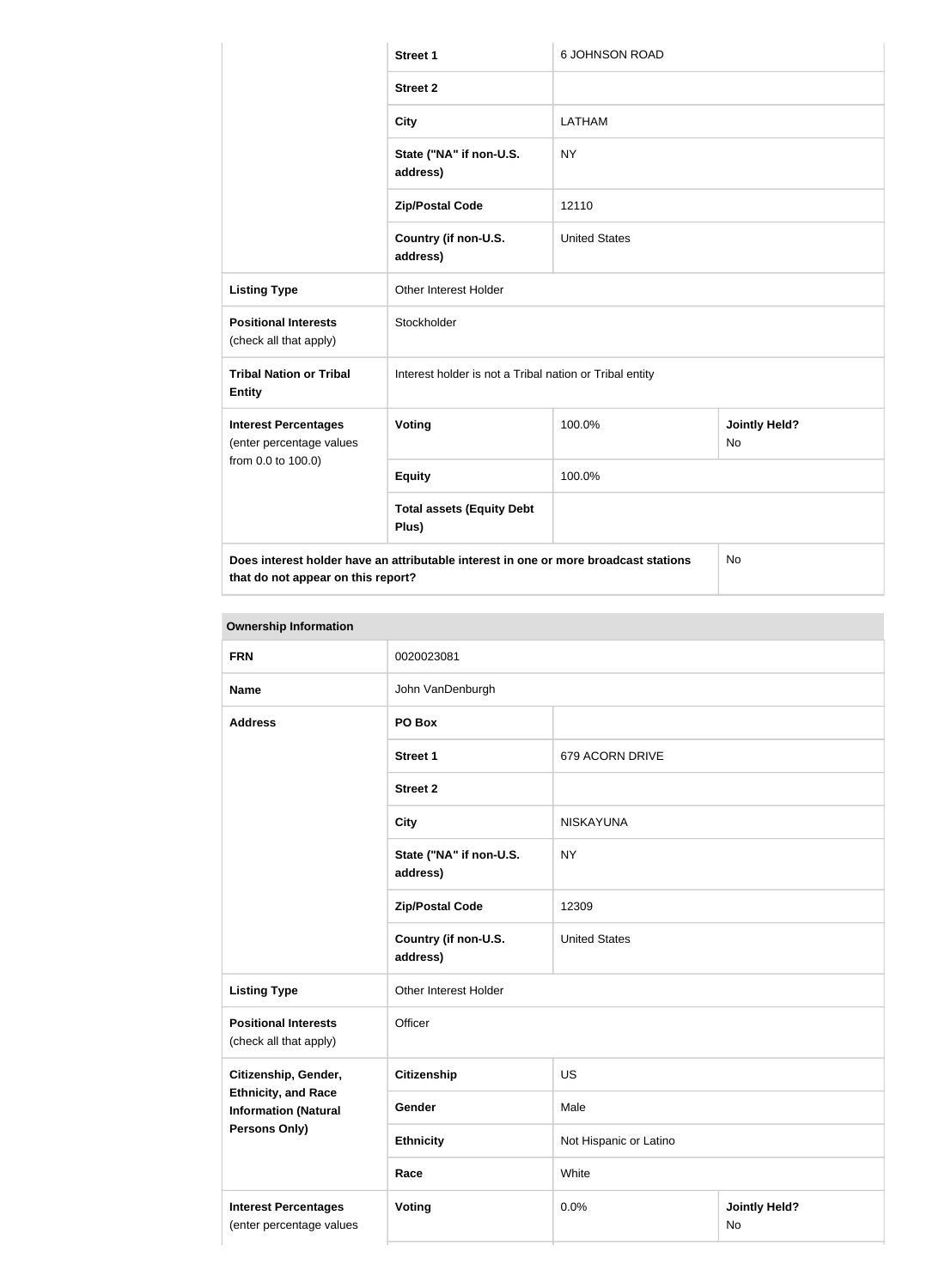| from 0.0 to 100.0)<br><b>Equity</b>                                                               |                                           | $0.0\%$ |  |
|---------------------------------------------------------------------------------------------------|-------------------------------------------|---------|--|
|                                                                                                   | <b>Total assets (Equity Debt</b><br>Plus) |         |  |
| <b>No</b><br>Does interest holder have an attributable interest in one or more broadcast stations |                                           |         |  |

**that do not appear on this report?**

| <b>Ownership Information</b>                              |                                                                                      |                        |                            |
|-----------------------------------------------------------|--------------------------------------------------------------------------------------|------------------------|----------------------------|
| <b>FRN</b>                                                | 0020023008                                                                           |                        |                            |
| <b>Name</b>                                               | James J. Morrell                                                                     |                        |                            |
| <b>Address</b>                                            | PO Box                                                                               |                        |                            |
|                                                           | <b>Street 1</b>                                                                      | 71 OLD NISKAYUNA ROAD  |                            |
|                                                           | <b>Street 2</b>                                                                      |                        |                            |
|                                                           | <b>City</b>                                                                          | LOUDONVILLE            |                            |
|                                                           | State ("NA" if non-U.S.<br>address)                                                  | <b>NY</b>              |                            |
|                                                           | <b>Zip/Postal Code</b>                                                               | 12111                  |                            |
|                                                           | Country (if non-U.S.<br>address)                                                     | <b>United States</b>   |                            |
| <b>Listing Type</b>                                       | Other Interest Holder                                                                |                        |                            |
| <b>Positional Interests</b><br>(check all that apply)     | Officer, Director                                                                    |                        |                            |
| Citizenship, Gender,                                      | <b>Citizenship</b>                                                                   | <b>US</b>              |                            |
| <b>Ethnicity, and Race</b><br><b>Information (Natural</b> | Gender                                                                               | Male                   |                            |
| <b>Persons Only)</b>                                      | <b>Ethnicity</b>                                                                     | Not Hispanic or Latino |                            |
|                                                           | Race                                                                                 | White                  |                            |
| <b>Interest Percentages</b><br>(enter percentage values   | <b>Voting</b>                                                                        | 0.0%                   | <b>Jointly Held?</b><br>No |
| from 0.0 to 100.0)                                        | <b>Equity</b>                                                                        | 0.0%                   |                            |
|                                                           | <b>Total assets (Equity Debt</b><br>Plus)                                            |                        |                            |
| that do not appear on this report?                        | Does interest holder have an attributable interest in one or more broadcast stations |                        | No                         |
|                                                           |                                                                                      |                        |                            |

| (b) Respondent certifies that any interests, including equity, financial, or voting | Yes |
|-------------------------------------------------------------------------------------|-----|
| interests, not reported in this filing are non-attributable.                        |     |
| If "No," submit as an exhibit an explanation.                                       |     |
|                                                                                     |     |

| (c) Does the Respondent or any reported interest holder<br>hold an attributable interest in any newspaper entities in | No. |
|-----------------------------------------------------------------------------------------------------------------------|-----|
| the same market as any station for which this report is                                                               |     |
| filed, as defined in 47 C.F.R. Section 73.3555?                                                                       |     |
|                                                                                                                       |     |
|                                                                                                                       |     |
|                                                                                                                       |     |
|                                                                                                                       |     |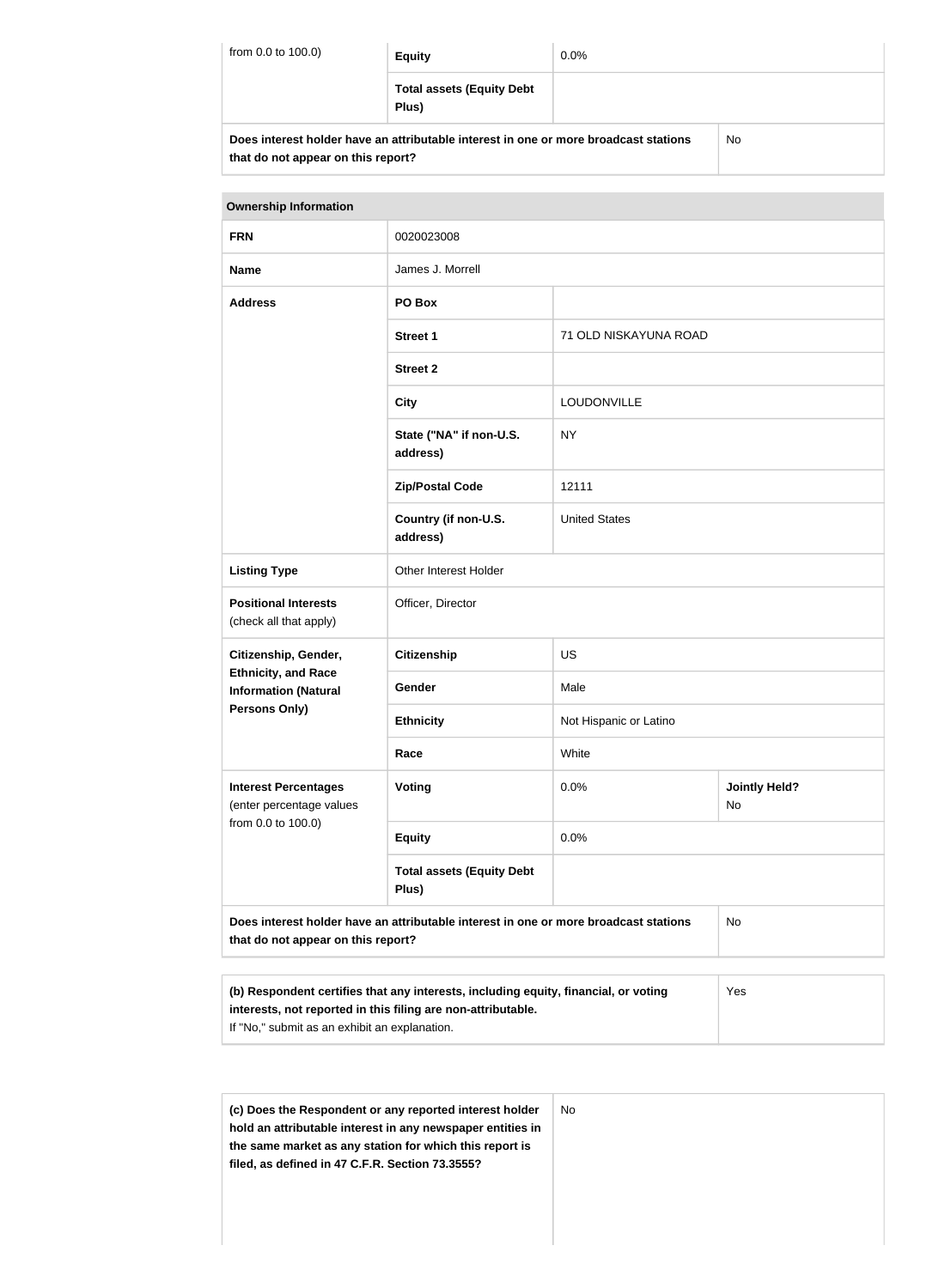If "Yes," provide information describing the interest(s), using EITHER the subform OR the spreadsheet option below. Respondents with a large number (50 or more) of entries to submit should use the spreadsheet option. NOTE: Spreadsheets must be submitted in a special XML Spreadsheet format with the appropriate structure that is specified in the documentation. For instructions on how to use the spreadsheet option to complete this question (including templates to start with), please Click Here. If using the subform, leave the percentage of total assets (Equity Debt Plus) field blank for an interest holder unless that interest holder has an attributable interest in the newspaper entity solely on the basis of the Commission's Equity Debt Plus attribution standard, 47 C.F.R. Section 73.3555, Note 2(i). If using an XML Spreadsheet, enter "NA" into the percentage of total assets (Equity Debt Plus) field for an interest holder unless that interest holder has an attributable interest in the newspaper entity solely on the basis of the Commission's Equity Debt Plus attribution standard. The Respondent must provide an FCC Registration Number for each interest holder reported in response to this question. Please see the Instructions for detailed information and guidance concerning this requirement.

**(d) Are any of the individuals listed as an attributable interest holder in the Respondent married to each other or related to each other as parentchild or as siblings?** No

No

If "Yes," provide the following information for each such the relationship.

**(e) Is Respondent seeking an attribution exemption for any officer or director with duties wholly unrelated to the Licensee(s)?**

If "Yes," complete the information in the required fields and submit an Exhibit fully describing that individual's duties and responsibilities, and explaining why that individual should not be attributed an interest.

# **3. Organizational Chart (Licensees Only)**

Attach a flowchart or similar document showing the Licensee's vertical ownership structure including the Licensee and all entities that have attributable interests in the Licensee. Licensees with a single parent entity may provide a brief explanatory textual Exhibit in lieu of a flowchart or similar document. Licensees without parent entities should so indicate in a textual Exhibit.

**Non-Licensee Respondents should select "N/A" in response to this question.**

Licensee has a single parent entity. Licensee is a wholly owned subsidiary of Pamal Broadcasting, Ltd.

# **Section III - Certification**

| <b>Certification</b> | <b>Section</b>                  | Question                                                                                          | <b>Response</b> |
|----------------------|---------------------------------|---------------------------------------------------------------------------------------------------|-----------------|
|                      | <b>Authorized Party to Sign</b> | WILLFUL FALSE STATEMENTS ON<br>THIS FORM ARE PUNISHABLE BY<br>FINE AND/OR IMPRISONMENT (U.S.      |                 |
|                      |                                 | CODE, TITLE 18, SECTION 1001), AND<br>/OR REVOCATION OF ANY STATION<br>LICENSE -- OR CONSTRUCTION |                 |